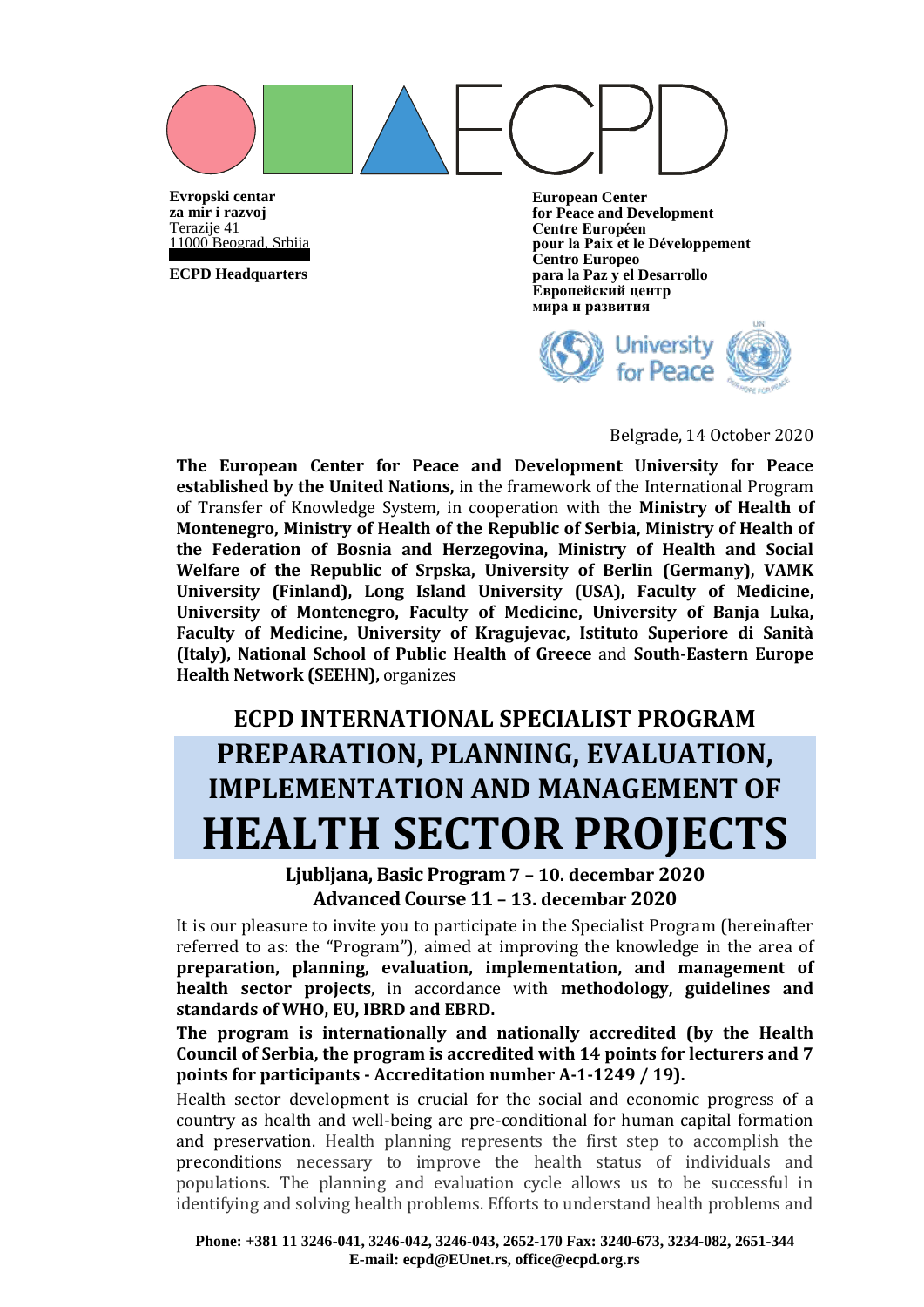to approach their solutions in an orderly fashion are fundamental to successful disease control and prevention. An effective public investment program depends to a large extent on the ability of the public sector to identify and formulate projects which are technically, economically, financially, environmentally and managerially sound to achieve national and sectoral objectives and priorities. Investment in public projects, which is the main instrument of growth and development, has fallen in many countries across Eastern Europe. Absence of well-prepared project proposals results in the lack of funding from international financial institutions such as the World Bank (IBRD), European Bank for Reconstruction and Development (EBRD), European Investment Bank (EIB) and others. Therefore, this training Program is designed to improve the capacity of preparing such project plans and studies, so that the projects can attract funding from national and international financing agencies.

**Co-directors,** lecturers and mentors of theoretical and practical part of the Program are **Prof. Dr. Dušan Keber**, Professor of Medicine at Medical Faculty of Ljubljana, Professor of the ECPD UN University for Peace, international consultant and former Minister of Health of Slovenia, **Prof. Dr. John Weiss**, the co-author of the World Bank Methodology of the Program Evaluation and Professor at the University of Bradford, Great Britain, **Prof. Dr. Jason Janish Madan**, Professor at the University of Warwick, Great Britain and **Prof. Dr. Miodrag Ivanović,** longstanding professor at several universities in Great Britain and Professor at the ECPD UN University for Peace.

#### **Program**

The program will be covering the following topics: **PART I. BASIC PROGRAM**

- 1. PRINCIPLES OF HEALTH PLANNING AND PROJECT PREPARATION
	- **Analysis of health situation in the country, region or health institution as a basis for the projects**
	- **The basic principles of strategic planning**
	- **The basic principles of project preparation in health care**
	- **Logical model and its use in project preparation**
	- **European Commission Fund - How to prepare a project proposal**
- 2. TOOLS FOR HEALTH PLANNING AND POJECT PREPARATION
	- **Health standards, values and indicators**
	- **Analysis of the business environment (PESTEL and SWOT analysis, health needs assessment, environmental scanning, horizon scanning)**
	- **Analysis of inputs (EFQM assessment, mandate analysis, risk assessment analysis, GAP analysis)**
	- **Quality of data**
- 3. MONITORING, EVALUATION AND REPORTING OF THE PROJECT
	- **Strategic and operational analysis of project management**
	- **Analysis of inputs, processes, outputs and outcomes**
	- **Presentations, reporting and promotion**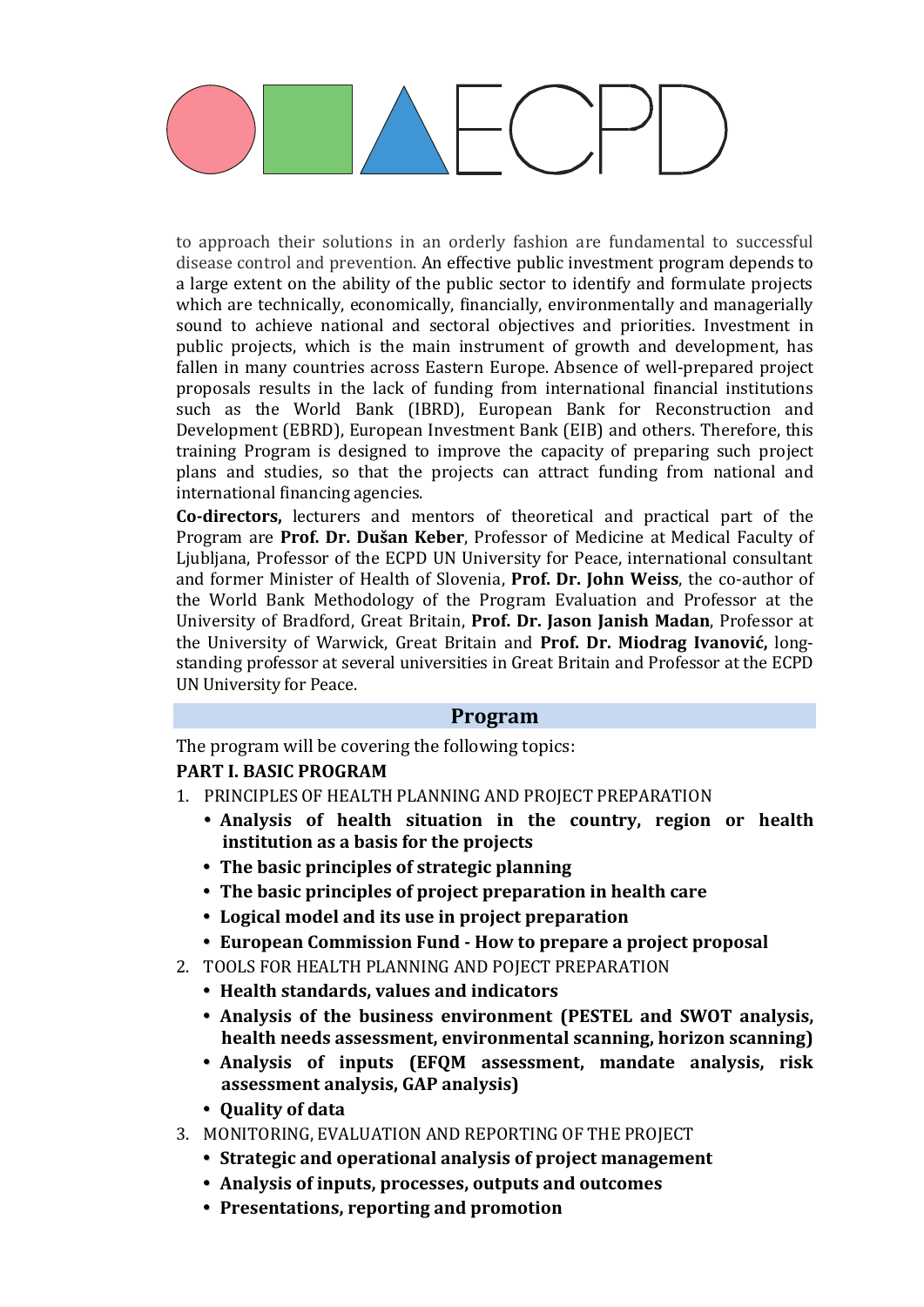

- **Dissemination and promotion of project results and their use**
- **Implementation of a project**

#### **PART II. ADVANCED/PRACTICAL COURSE**

Participants will split in two groups and prepare in writing two draft projects of their choice, involving planning of health system, health services, health goals of population health. The work covering three full days will progress along the logical framework, encompassing the following steps:

- **Assessment of health situation**
- **Health needs assessment**
- **Setting clear cut objectives, targets and goals**
- **PESTEL, SWOT analysis**
- **Drafting logic framework (graphic and table)**
- **Selecting input and output criteria (data and indicators)**
- **SMART evaluation**
- **Assessment of resources (people, capital & finance, assets and medical equipment, knowledge, projects and image)**
- **Writing up a formulated plan**
- **Implementation (tasks, timetable, Gantt chart)**
- **Evaluation plan (resource, process and outcome evaluation)**

### **Objective**

This Program's ideas and recommendations are designed to provide insights into the health planning challenges, processes and outcomes, and to help those who lead or participate in health planning activities to select the appropriate framework for their work. After completion of the Program, participants will:

- **Understand how health economics, health statistics, management and finance can help participants to develop effective skills in health panning,**
- **Be able to analyze, understand and use the general principles of health planning,**
- **Know the difference between facts, evidence, data base and official health indicators to be able to create own health indicators,**
- **Achieve understanding of how indicators are applied in the preparation and monitoring of the project,**
- **Be able to use the logical model in the planning, implementation, management, monitoring and evaluation of projects,**
- **Learn the principles of analysis, interpretation and presentation of project results,**
- **Understand the importance of the validity, reliability and timeliness of information and their use in decision making,**
- **Know the structure and principles of writing project proposals and final reports,**
- **Familiarize with the methodology of preparing the project proposal according to EC requirements, and**
- **Practice on the preparation of a selected project of their choice.**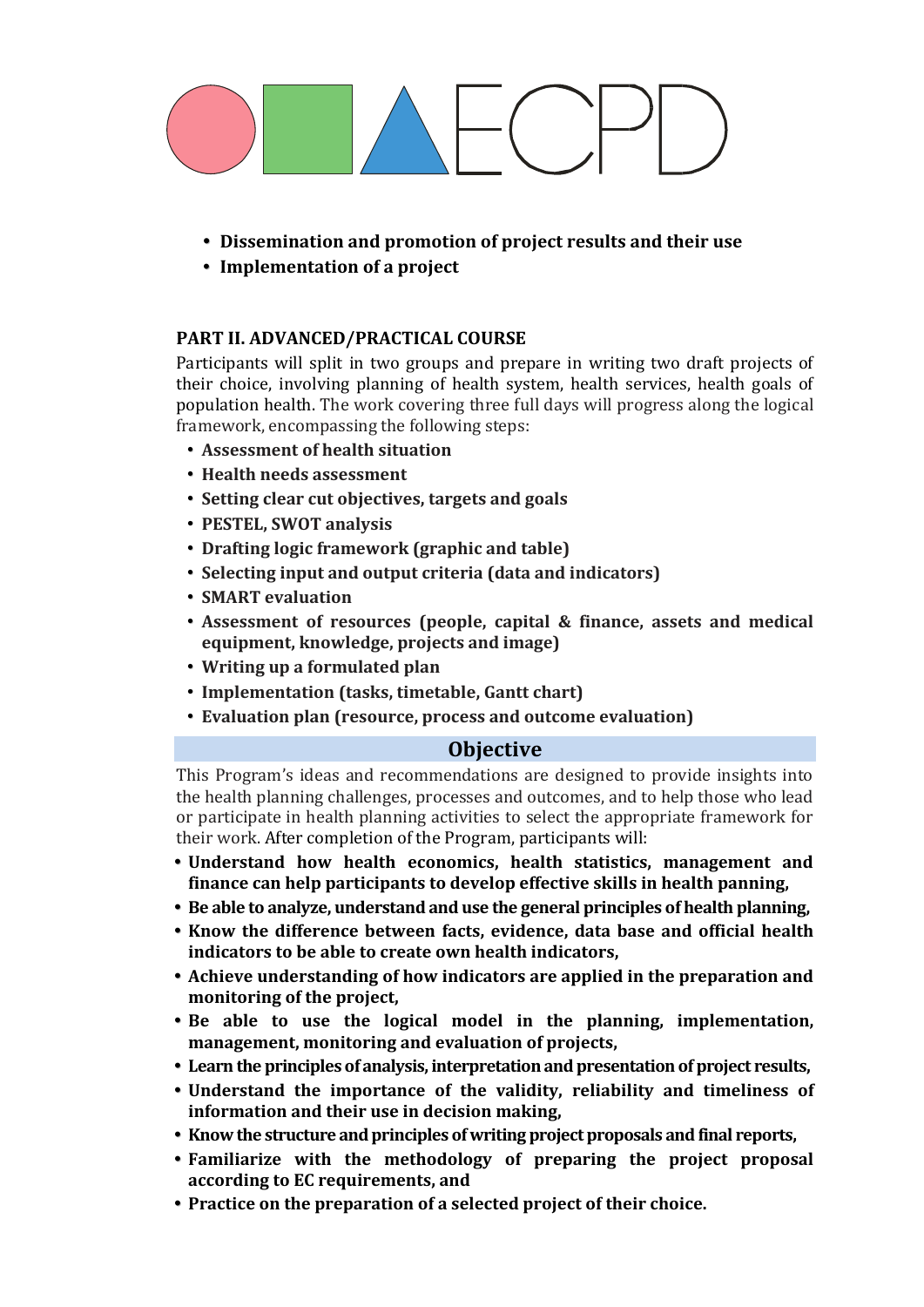

#### **Organization**

This Program, carried out within seven working days, covers all the stages of planning, evaluation and realization, as well as the stages of implementation and management of projects. At every stage of the Program, the lecturers will use case studies and exercises and discuss them with participants. Part II of the Program is entirely devoted to practical work, consisting of group drafting of selected project proposal, proposed either by participants or the mentors.

The participants will be provided with course handouts and manuals necessary for effective lecture attendance and study upon completion of the Program, as well as all presentations, authorized by the lecturers. In order to enable participants to master the lectures successfully, ECPD will **provide translation of lectures and exercises.**

#### **Certificate**

Based on participation during the classes and acquired managerial knowledge and skills during the work of the Program, the participants will receive an **internationally valid and accredited Certificate of the ECPD UN University for Peace, VAMK University, Finland** and **Istituto Superiore di Sanità, Italy**.

#### **Application Form and Participation Fee**

**The participation fee** for the **Basic specialist program** is **590 EUR** per participant, for **Advanced Course** (three days) **490 EUR,** and for participants who decide to attend **both courses together**, the registration fee is **reduced by 10%** and amounts to **972 EUR.** Participation fee can be paid in three installments, without interest.

**Applications** should be sent by **20 November 2020** to European Center for Peace and Development UN University for Peace, Terazije 41, 11000 Belgrade, Serbia; Тel: +381 11 3246 041, E-mail: [office@ecpd.org.rs;](mailto:office@ecpd.org.rs) Website: [www.ecpd.org.rs](http://www.ecpd.org.rs/)

We are looking forward to your application and meeting you soon.

PROGRAM CODIRECTORS ECPD EXECUTIVE DIRECTOR (Prof. Dr. Dušan Keber) (Prof. Dr. Negoslav Ostojić) Mai-(Prof. Dr. John Weiss) (Prof. Dr. Miodrag Ivanović)

Sincerely yours,